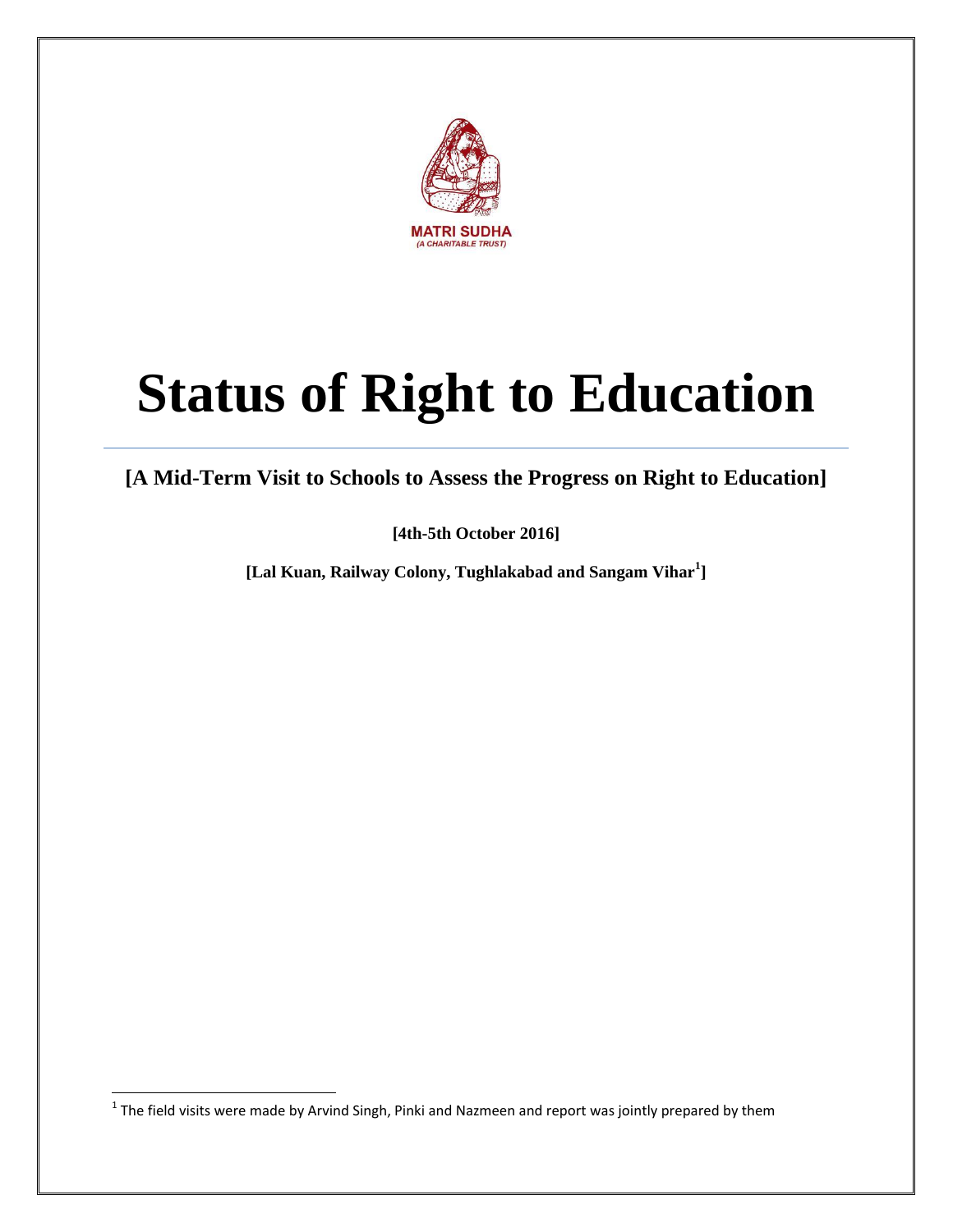#### **Status of Right to Education**

#### **[A Mid-Term Visit to Schools to Assess the Progress on Right to Education]**

#### **[4 th -5 th October 2016]**

#### **[Lal Kuan, Railway Colony, Tughlakabad and Sangam Vihar]**

#### **Purpose of the Visit**

A visit was made by the team members of Matri Sudha (Arvind, Pinki and Laxmi) in MCD schools of South Delhi Municipal Corporation to assess the progress on right to education in MCD schools. Four schools were covered by the Matri Sudha i.e. SDMC Lal Kuan (Girls), SDMC Lal Kuan (Boys), SDMC, Railway Colony, Tughlakabad (Girls), SDMC Railway Colony, Tughlakabad (Boys) and SDMC G-Block Sangam Vihar.

#### **Assessment Design**

#### **Informant**

The main source of getting information was the school principal or head master.

#### **Tool**

A field schedule was developed in a structured format

#### **Type of Assessment**

It is a mixed method assessment focusing more on qualitative aspects of right to education.

#### **Number of Municipal Wards**

During the assessment three municipal wards of South Delhi Municipal Corporations were covered which are-

- Ward No 188
- Ward No- 197
- Ward No-198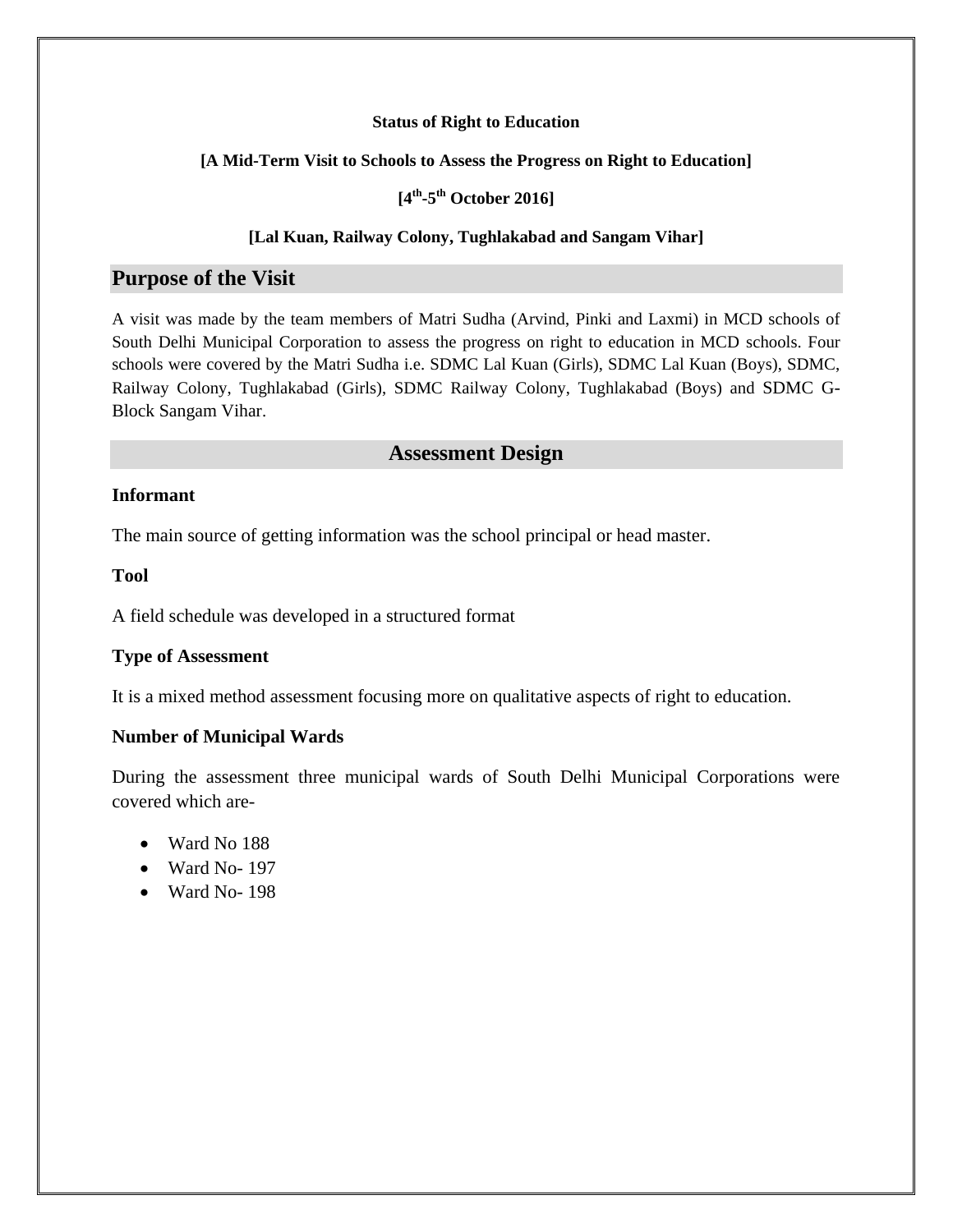# **Key Findings**

# **Basic Details**

**School ID:** 1958106

**Name of the School-** SDMC School, Lal Kuan (Morning Shift)

**Name of the Principal-** Smt. Sujata

**Education-** Nursery to 5<sup>th</sup> Class

# **Staff in School**

#### **Total No. of Teachers**

During a discussion with the School Principal she informed that out of 15 teachers in the school 3 female teachers have been promoted to higher posts, however, they are attending the school at present to teach students. School also has one special educator to deal with children with multiple disabilities. Out of 15 teachers (2 Male and 13 Female teachers), 14 teachers are permanent and 1 teacher is on contractual basis.

#### **Non-Teaching staff in the school**

There are five non-teaching staff members who serve in the schools as Sweeper (female), Attendant (2 female) and Watchmen (2 male).

#### **Vacant Posts**

There is a one post vacant for nursery teacher and she reported that they have written to the school authority for the appointment of nursery teacher in the school. At present an additional charge has been given to one teacher to take care of nursery class children.

# **Enrollment of the Students**

As per the school records six hundred and sixty one girls are enrolled in school on the date of school visit.

# **Status of Infrastructure**

#### **Toilets**

The school authorities informed that there are 12 sheets in one toilet compound segregated by walls for school children. We also observed that there was one compound in which there were 3 toilet sheets which are not in working condition. Two additional toilets compounds donated to school authorities.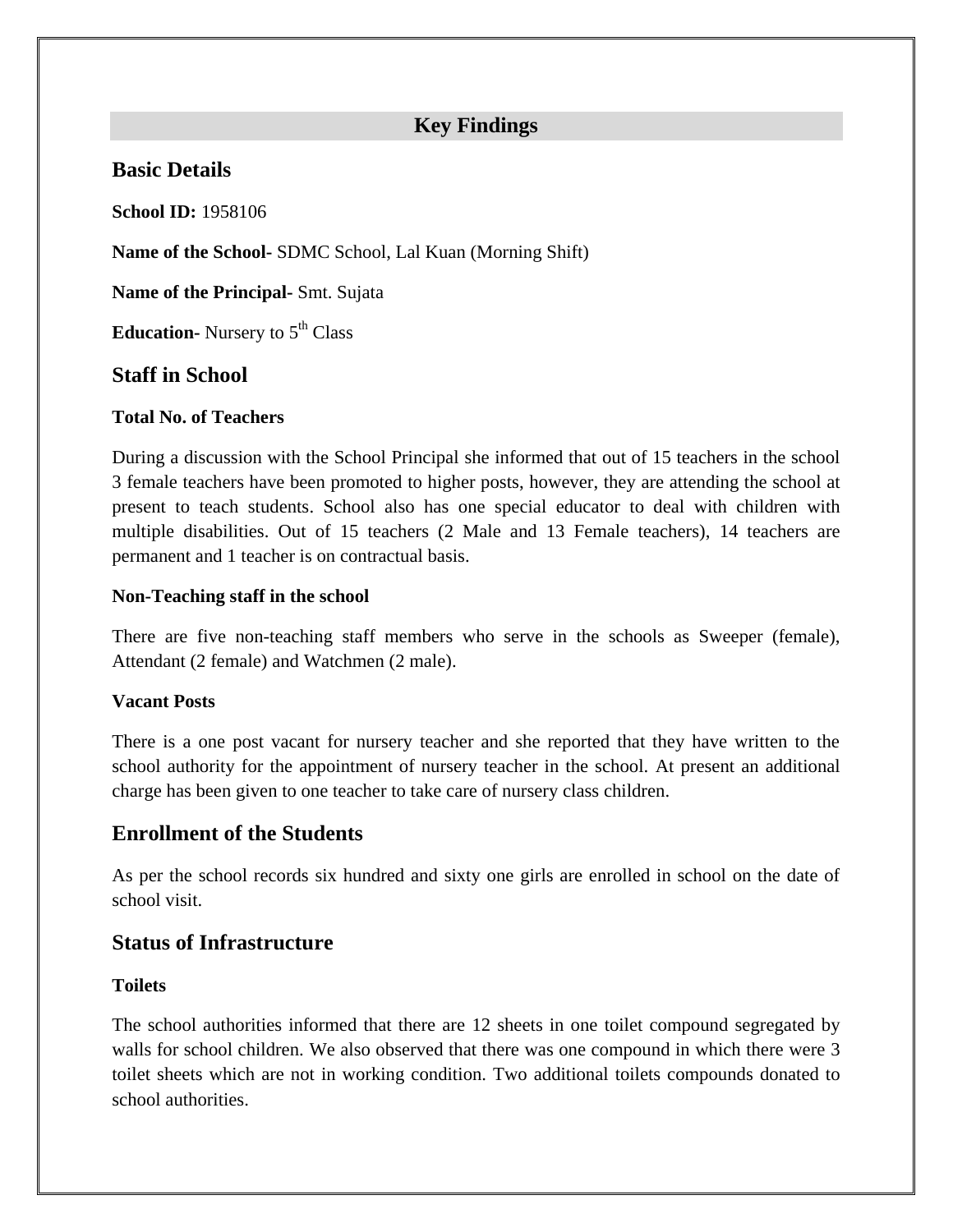## **Drinking Water facility**

The school has borewell as the main source of water. The children are drinking non R.O. water, since R.O does not work many a time. Tap have been connected to water tanks which then are being used to drink water.

## **Boundary wall**

The boundary wall is constructed and well maintained by the school.

# **Nutrition, Hygiene and Cleanliness**

#### **Mid-Day Meal**

The school authorities informed us that two attendants are available in the school for serving mid-day meal to school children. It was further informed that approximately eighty percent children of the school take mid-day meal. Since the school does not provide any utensils to eat mid-day meal, therefore, each child carry empty box from home.

#### **School Hygiene and Cleanliness**

In recent visit to school we found that two dustbins have been provided to the school by the ward councilor of ward no.198.

# **School Gate Safety**

No gatekeeper was found on the school gate and it provides an opportunity to anyone to enter the school premises. When we asked about it, we were being informed that school authorities have requested for appointment of gatekeepers but till date no response have been given by the department. The issue in respect to non-availability of gatekeeper was also made in Parents-Teacher meetings and within the SMC members during the SMC meetings but the issue is not yet resolved.

# **Observation**

The Principal provided information in good manner. She was well responded to our questions. The school has requirement of a gatekeeper. In which Matri Sudha will send a letter to the concern department. We have also asked about drop-out children status of the school. She replied that this year drop-out rate has been decreased. They do track drop out children. She is ready to provide list of the drop out children on quarterly basis so that we can also track the drop out children at school and home basis. She also requested Matri Sudha to purse for the construction of school building since it is a long pending demand of both the school and the organization.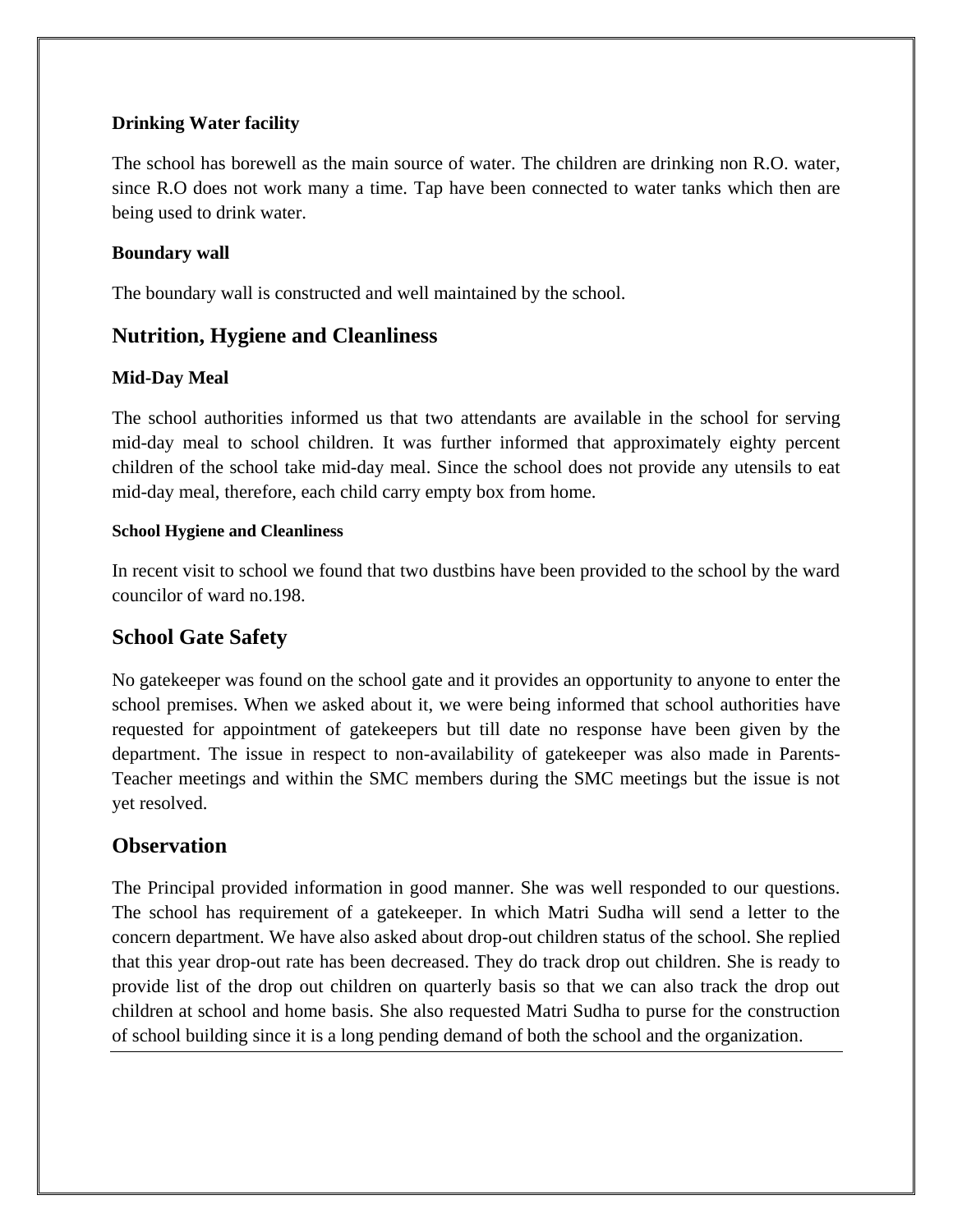# **Basic Details**

**School ID:** 1958093

**Name of the School-** SDMC School, Railway Colony, Tughlakabad (Morning Shift)

**Name of the Principal-** Smt. Pushpa

**Education-** Nursery to 5<sup>th</sup> Class

## **Staff in School**

#### **Total No. of Teachers**

There are fifteen teachers in the school (2 Male and 13 Female teachers). All the teachers are on permanent basis. There is no any guest and contractual teacher appointed in the school. Presently no post is vacant for teachers.

#### **Vacant Posts**

No vacant posts are lying vacant in the school

#### **Non-Teaching Staff in the School**

One attendant, two workers and one sweeper are available in the school.

# **Enrollment of the Students**

As per the school records five hundred and eighty nine girls are enrolled in school on the date of school visit.

#### **Status of Infrastructure**

#### **Toilets**

The school authorities informed that there are 12 sheets in one toilet compound segregated by walls for school children.

#### **Drinking Water**

The school has borewell as the main source of water. The children are drinking non R.O. water, since R.O does not work many a time. Tap have been connected to water tanks which then are being used to drink water.

**Boundary wall-** The boundary wall is constructed and well maintained by the school.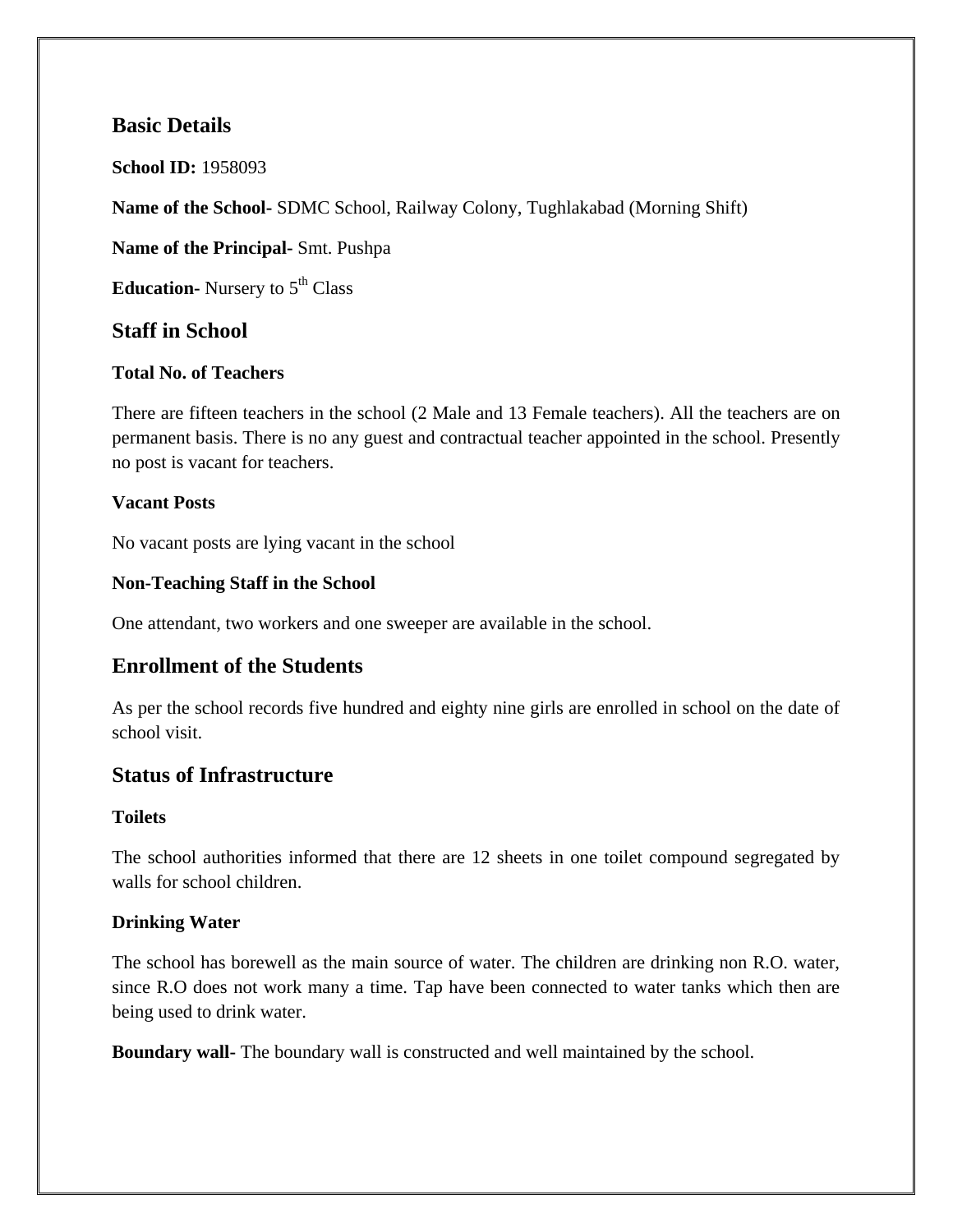# **Nutrition, Hygiene and Cleanliness**

## **Mid-Day Meal**

The school authorities informed us that two attendants are available in the school for serving mid-day meal to school children. Approximately eighty five percent children of the school take mid-day meal during lunch time. The children carry lunch box from home. The school does not provide plate or bowl for having MDM.

#### **School Hygiene and Cleanliness**

Three dustbins have been provided to the school by the ward councilor of ward no. 197. The school has a requirement of a gatekeeper. They have requested for the same to the concerned department but they did not get any response from their side. They discussed about the same in SMC meetings with the SMC members but the issue did not resolve.

# **School Gate Safety**

No gatekeeper was found on the school gate and it provides an opportunity to anyone to enter the school premises.

# **Observation**

The principal was not much interested in giving information regarding the school. She asked us about the authority letter. Without authority letter they cannot give information to anyone but somehow she replied and gave information. The school was neat and clean. Mid-Day meal is being distributed before the lunch so the children can have the lunch on time. They do track the drop out children on regularly basis.

# **Basic Details**

**School ID:** 1958107

**Name of the School-** SDMC School, (Lal Kuan) Evening Shift

**Name of the Principal-** Mr. Ramprasad Meena

**Education-** 1<sup>st</sup> to 5<sup>th</sup> Class

# **Staff in School**

## **Total No. of Teachers**

There are 15 teachers (14 Male and 1 Female teacher) in the school who are appointed on permanent basis. There is no any guest and contractual teacher appointed in the school.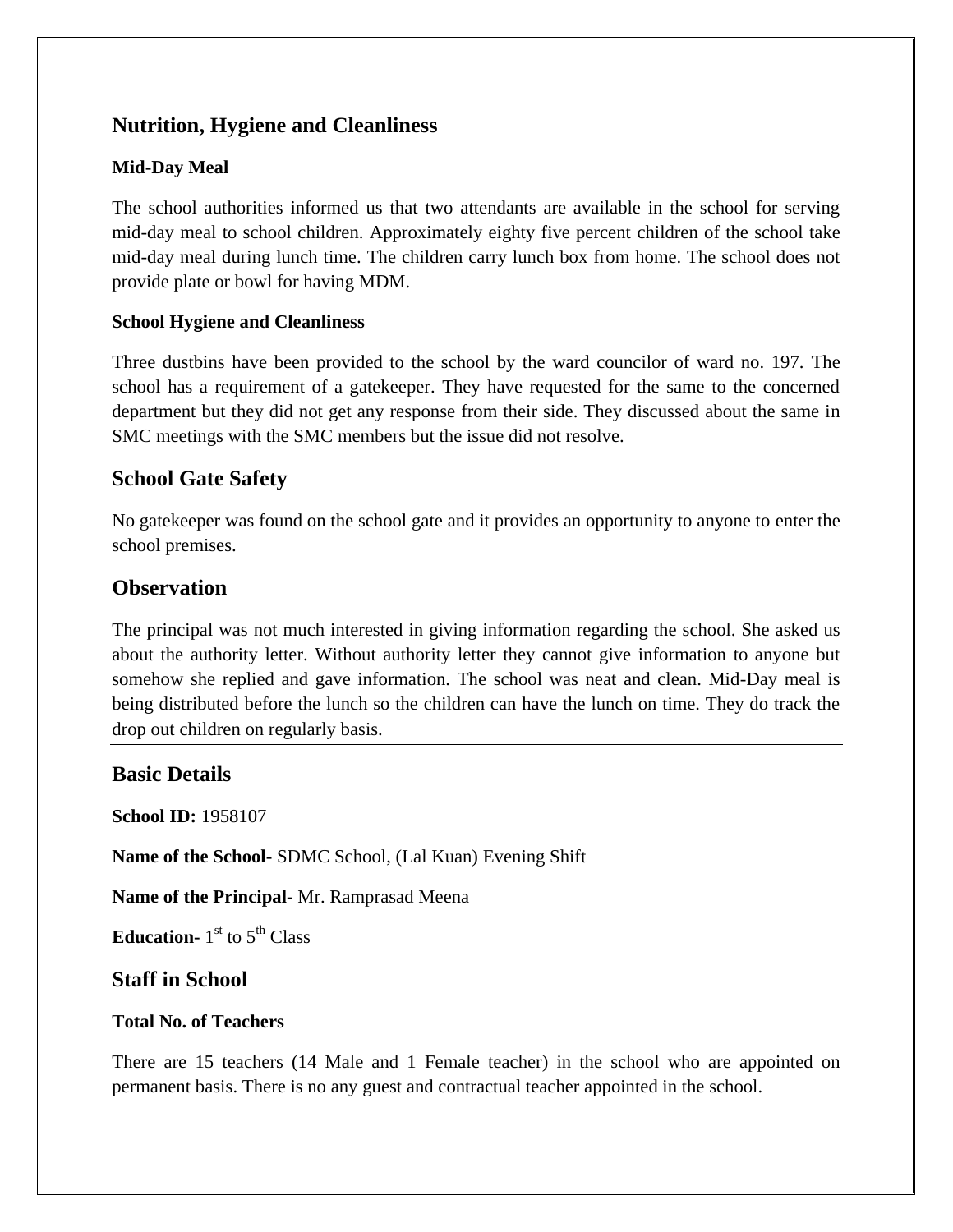#### **Vacant Posts**

Presently no post is vacant for teachers or non teaching staff. All teachers are qualified and have professional qualification.

#### **Non-Teaching Staff**

One attendant, two workers and one sweeper are available in the school.

# **Enrollment of the Students**

Six hundred and twenty three boys from surrounding areas are enrolled in the school. The school maintains data of drop out children. The principal did not inform about the ratio of drop out children. He informed that they go to drop-out children home and counsels them along with their parents. As per the principal the main cause for having dropped out are migration and poor condition of the family. Recently 2-3 children also have been re-enrolled through their initiatives.

## **Status of Infrastructure**

#### **Toilets**

In the school 4 toilet compound are available in the school for boys in which 12 sheets are available for their use.

#### **Drinking Water**

Tap water facility is available at school. The children are having non-RO water. The water stores in two 500 Ltr. water tanks.

#### **Boundary wall**

The boundary wall is constructed and well maintained by the school. Playground for children is also available. Ramp for children with multiple disabilities is available in the school

# **Nutrition, Hygiene and Cleanliness**

#### **Mid-Day Meal**

There are two attendants to serve Mid-Day Meal and approximately 90 percent children of the school take mid-day meal. The children carry lunch box from home to get mid-day meal.

#### **School Hygiene and Cleanliness**

Three dustbins have been provided to the school by the ward councilor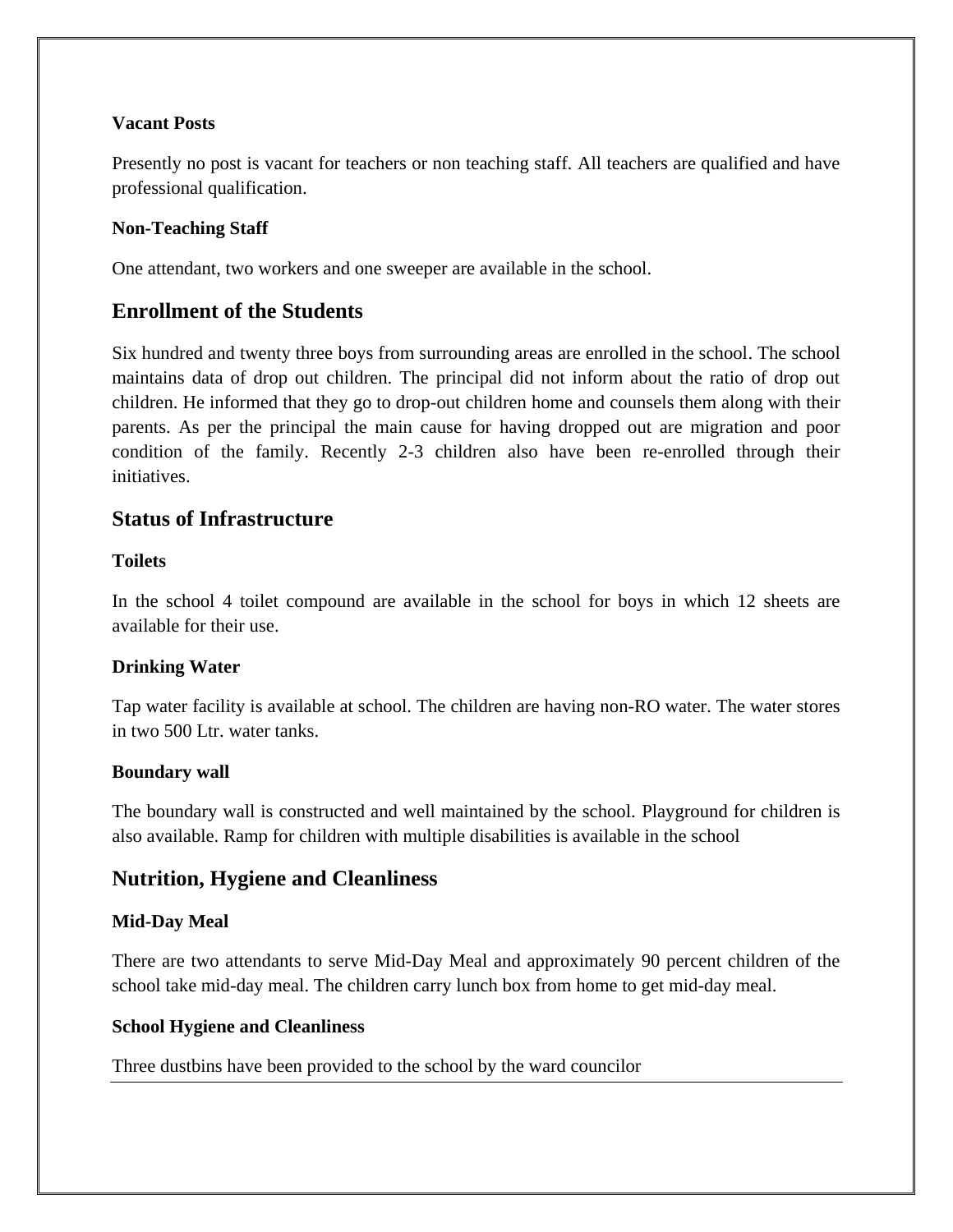# **School Gate Safety**

No gatekeeper was found on the school gate and it provides an opportunity to anyone to enter the school premises.

**Observation:** The school Principal was humble and responded to our all queries. The all teachers were taking their class. The school was neat and clean. The dustbins have been provided to school.

# **Basic Details**

#### **School ID: 1958194**

**Name of the School-** SDMC School, (Railway Colony, Tughlakabad) Evening Shift

**Name of the Principal-** Mr. Sibban Singh Rawat

**Education-** Nursery to 5<sup>th</sup> Class

## **Staff in the School**

#### **Total No. of Teachers**

15 teachers are appointed in the school. All teachers are male and have professional qualification and on permanent positions. There is no any guest and contractual teacher appointed in the school.

#### **Vacant Posts**

Presently no post is vacant for teachers or non-teaching staff

#### **Non-Teaching Staff**

One attendant, two workers and one sweeper are available in the school.

# **Enrollment of the Students**

519 boys are enrolled in school on the date of our visit. We also tried to know the situation of drop-out children and the school authorities informed us that approximately 150 children have been dropped-out from the school due to Migration, Poverty, Sickness of the child or any family member and many children are from slum areas that do not have interest in education in past few months.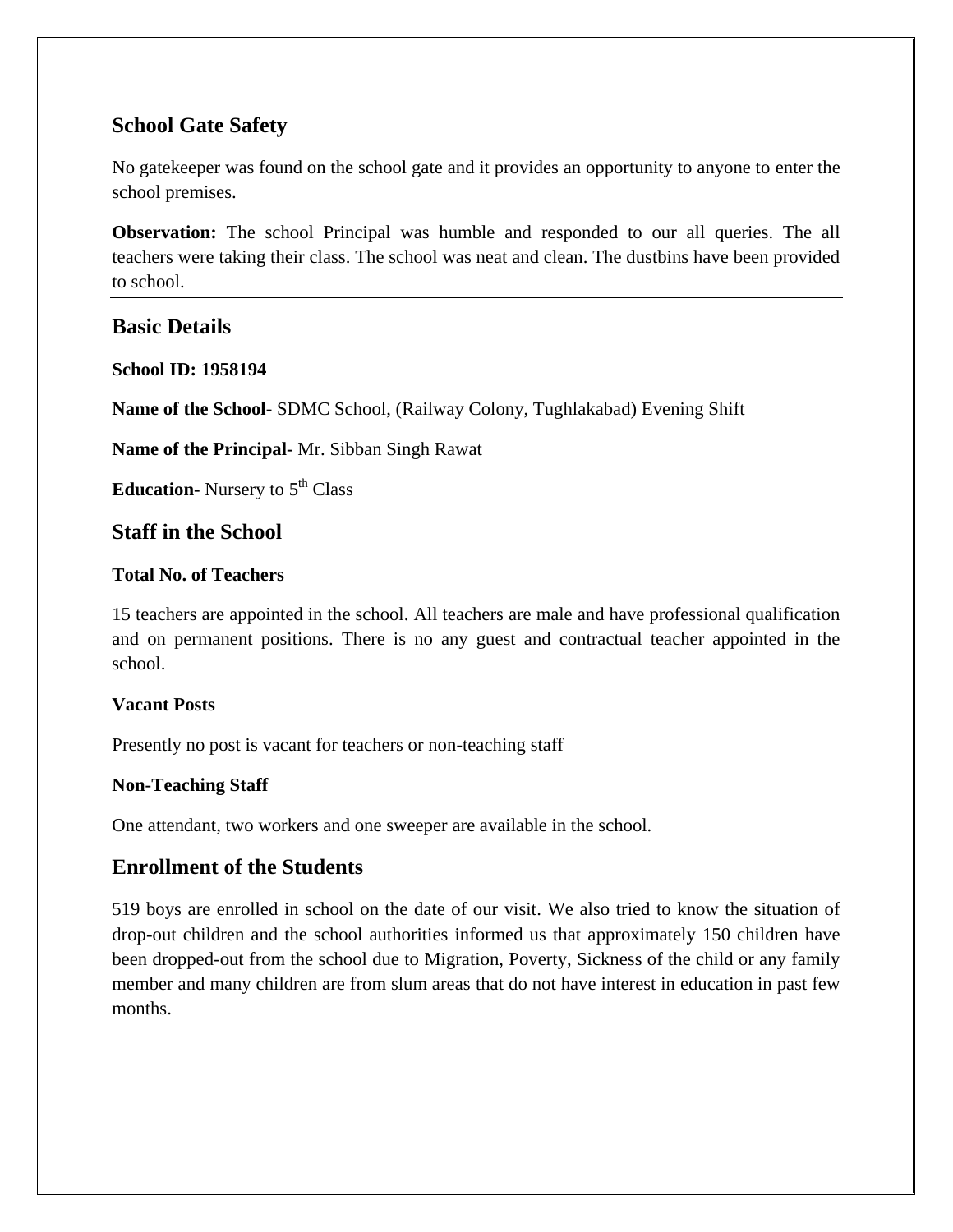# **Infrastructure**

## **Toilets**

15 toilet sheets are available in the school. The sweeper sweep toilets 2 times in a day on daily basis.

## **Drinking water facility**

The children are having non R.O. water. They are accessing boring water. Tap water availability is in the school. The water get stores in two 500 Ltr. water tanks.

**Boundary wall-** The boundary wall is constructed and well maintained by the school

## **Playground**

Playground is available for children in the school for recreational and sports activities

# **Nutrition, Hygiene and Cleanliness**

## **Mid-Day Meal**

Two attendants are available in the school to serve mid-day meal 85- 90 percent children of the school take mid-day meal.

#### **School Hygiene and Cleanliness**

Dustbins have been provided to the school through ward councilor of the area

# **Observation**

The building of the school is well maintained. 36 classrooms are there in which 26 classrooms are for teaching and 10 classrooms are for other work. All 26 classrooms are in good condition. Ramp is available for children with multiple disabilities. Library facility has been provided in the school in which more than thousand books are available for children for reading purpose.

A visit was made in South Delhi Municipal Corporation (SDMC) School of Sangam Vihar, G- Block area by the team member of Matri Sudha. The purpose of visit was to know the status of RTE standards in school. We met with the principal of the school Mr. Lala Ram. The principal was given the information regarding the school. The following were noted during the discussions which are as:

# **Basic Details**

**Name of the School:** SDMC G-Block Sangam Vihar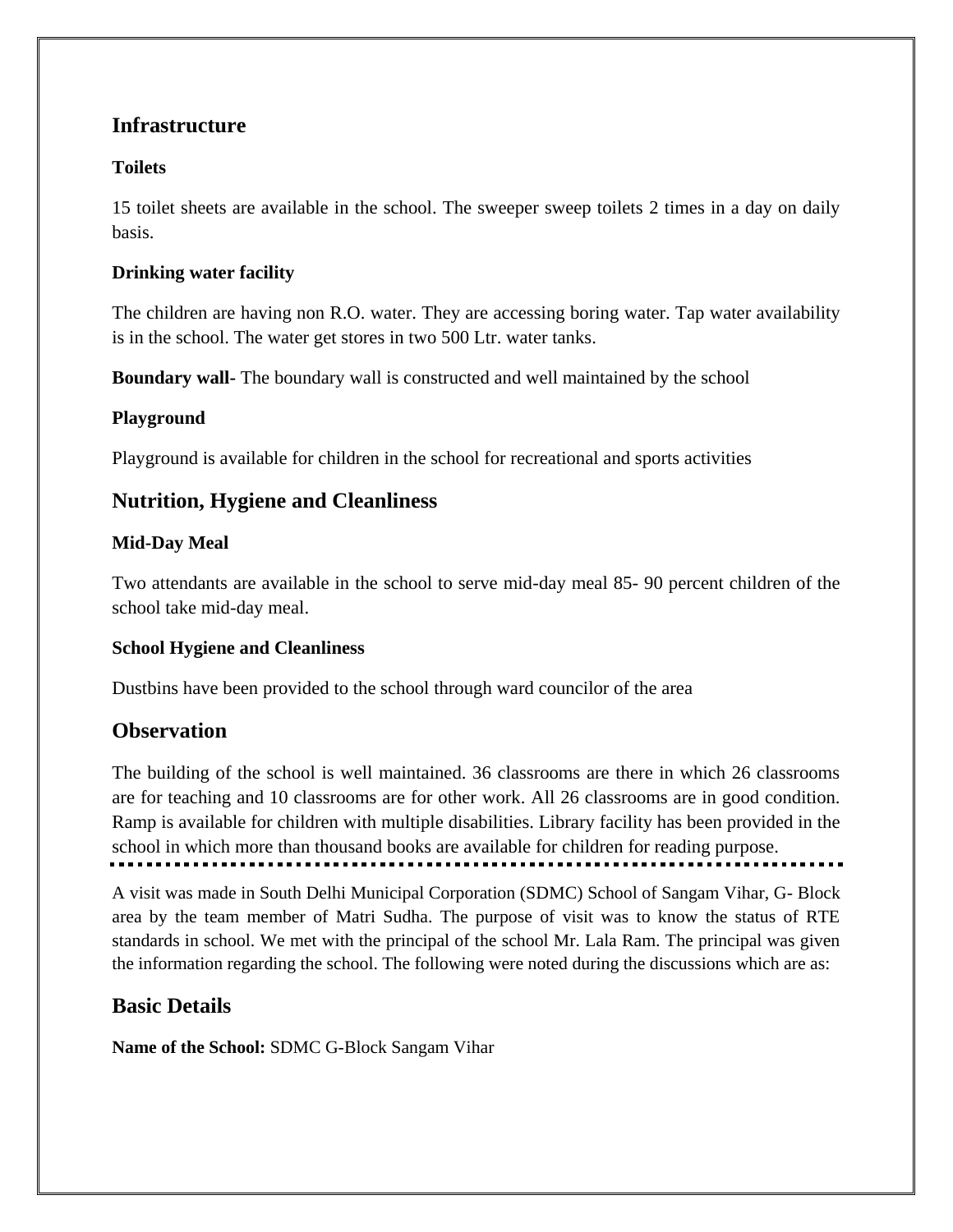# **Staff Details**

#### **School Teachers**

Number of teachers in the school are 15 (9 male and 6 female teachers) in which 12 teachers are permanent and 3 are on contractual basis

#### **Non-Teaching Staff**

Number of non-teaching staff members in the school are 3 (one male and two females)

#### **Vacant Posts**

Presently there is no any post vacant but the there is a need of Computer and Drawing Teacher.

# **Enrollment of the Students**

The school provides education from  $1<sup>st</sup>$  to  $5<sup>th</sup>$  class in which 646 children are enrolled (300 male and 346 female students). It provides co-education in single shift. The school has only 5 or 6 number of drop-out children. Whenever the child gets irregular in the school they call their parents and the principal or teacher personally meets the parents at their home to know the reason for irregularity of the children in the school.

## **Infrastructure**

#### **Toilet**

2 toilets compounds are available in the school in which only one toilet compound is functional. The same toilet compound is using by both boys and girls. The toilet has 2 gates one for boys and one for girls for entry and exit in the toilet.

#### **Drinking Water**

- 1. Bore well water is the only source available for drinking in the school. The school has 2 water tanks with the capacity of 500 Ltr. in which water gets stored for drinking purpose
- 2. Number of tap water facility available in the school are six
- 3. RO is not available in the school

#### **Boundary Wall**

The school has a boundary wall.

#### **Nutrition, Hygiene and Cleanliness**

**Mid-Day Meal**